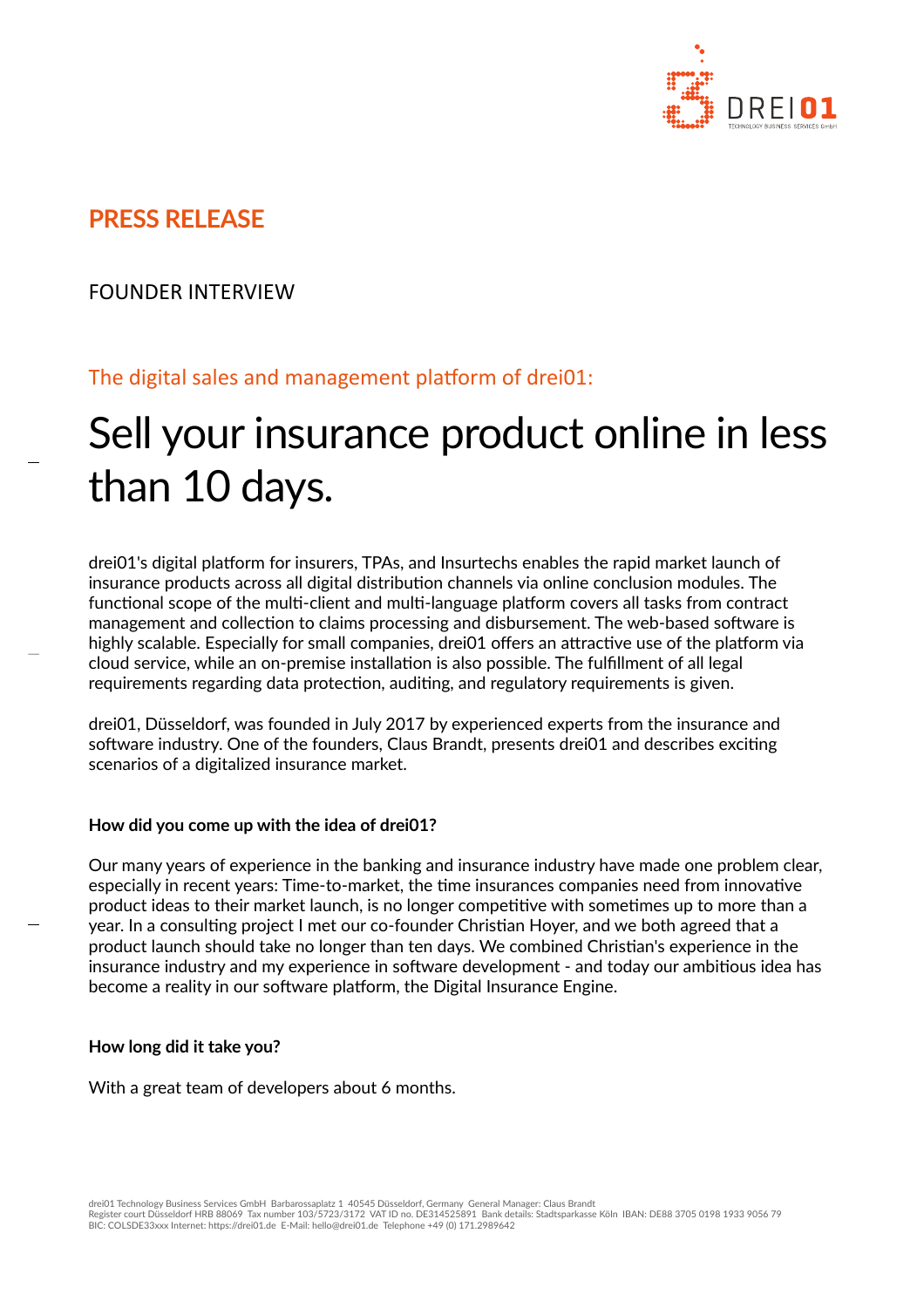

#### **What are your goals?**

We want to see our projects go live and our customers to be successful. Especially in the Insurtech industry, we often experience a "theatre of innovation" - great ideas that are never used and soon disappear again. In comparison, we want to act sustainably. For now, we don't relie on venture capital, but rather grow the company organically from what we sell, and build something that has substance.

#### **What makes your product so special?**

The speed with which new products can be sold. It doesn't take more than ten days from the idea to go-live. Also, a product can be adjusted to market needs very quickly: Insurance premiums or important documents can be exchanged within a few hours.

All data is exchanged and stored within the platform only. Our online contract modules are integrated components of the drei01 Digital Insurance Engine (DIE), regardless of the sales channel used, such as mobile app or web.

We also attached great importance to simple, intuitive operation. For each user group, such as clerks or product managers, only those modules or data are displayed that are required to complete their tasks. An intelligent search function guarantees an easy start into case processing. Particularly in telephone consultation or when reporting a claim, the customer often only has access to individual pieces of information. We ensure that the claim handler can always help immediately.

#### **Which projects have you been able to implement successfully?**

The public insurers of the German Sparkassen Finanzgruppe have chosen our platform to sell situational insurance products. Over 7 million customers are reached via the mobile banking app of the Sparkassen. The insurance products will soon also be offered via the insurers' websites and the internet branches of the savings banks.

Another reference project is the realization of the first digital trade credit insurance "crebita". Individual risks of up to € 500,000 can be covered with an immediate commitment. The insurer here is R+V Versicherung.

In the TPA sector, the entire value-added chain of the leading provider of insurance cover for possible follow-up costs of cosmetic surgery, JHC Service GmbH (product: medassure beauty), was digitalized.

From the application to the claims settlement, all processes and data are now centrally controlled by our platform.

#### **How do you think the insurance market will develop?**

Digitalization is still in its infancy in the insurance market. It's good to see how Insurtech is bringing the customer back into focus. Nevertheless, a higher degree of automation in case processing is already considered an innovation at present. This is not innovative, but overdue.

Register court Düsseldorf HRB 88069 Tax number 103/5723/3172 VAT ID no. DE314525891 Bank details: Stadtsparkasse Köln IBAN: DE88 3705 0198 1933 9056 79<br>BIC: COLSDE33xxx Internet: https://drei01.de E-Mail: hello@drei01